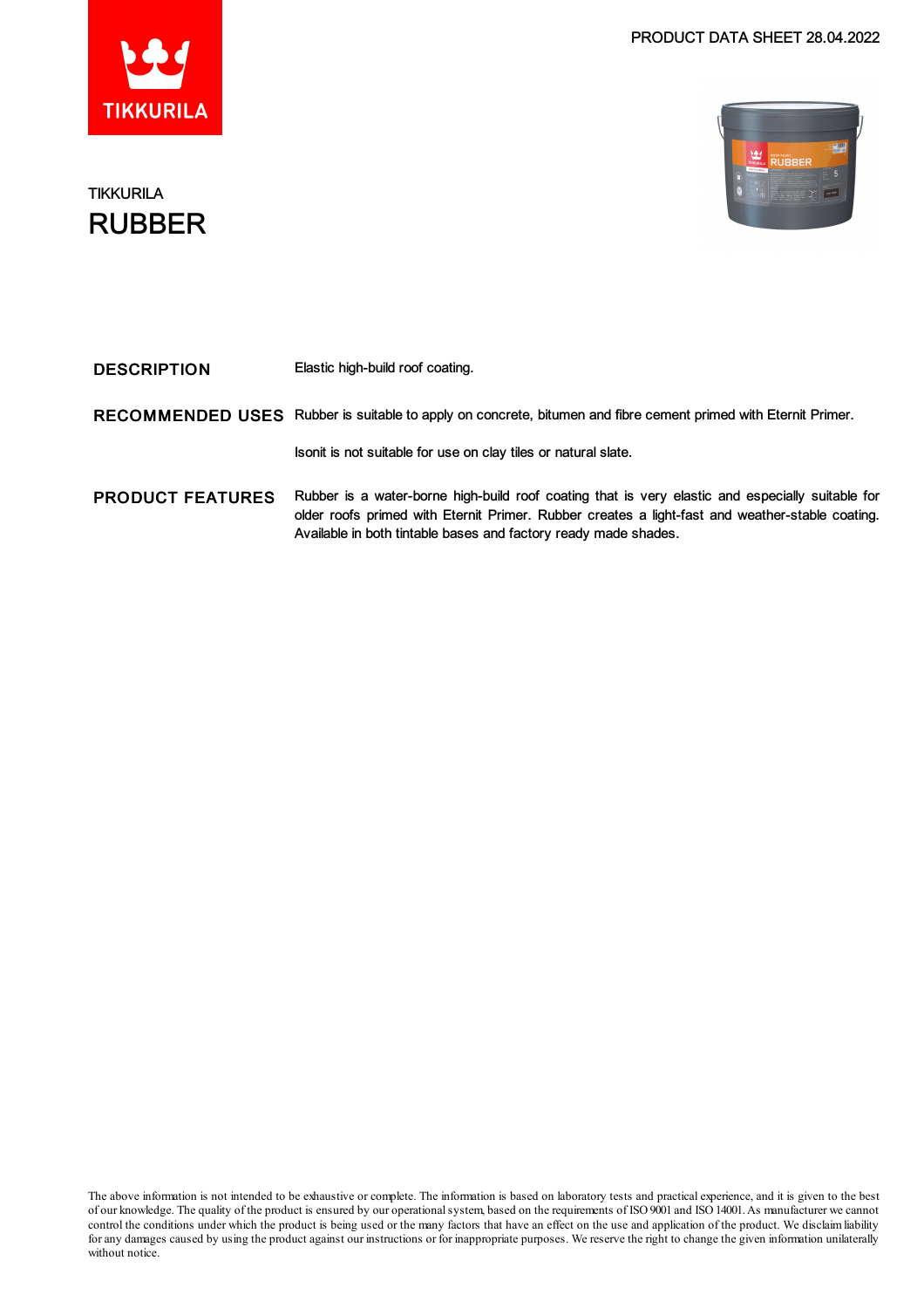

| <b>TECHNICAL DATA</b>     |                                                                                                                                                                                                                                                                                           |
|---------------------------|-------------------------------------------------------------------------------------------------------------------------------------------------------------------------------------------------------------------------------------------------------------------------------------------|
| <b>Base paints</b>        | LA BASE, LC BASE                                                                                                                                                                                                                                                                          |
| <b>Colour Shades</b>      | Available in factory ready made shades: Aluminum Grey, Antracite Dark Grey,<br>Anthracite Grey, Black, Dark Brown, Dark Tile Red, Light Grey, Oxide Red, Red<br><b>Brown and Tile Red</b>                                                                                                 |
| <b>Gloss</b>              | Matt. $5-6$                                                                                                                                                                                                                                                                               |
| Coverage                  | $2,5 - 3,5$ m <sup>2</sup> /l (2 layers)<br>The practical spreading rate depends on application method, form and surface of the<br>material.                                                                                                                                              |
| <b>Can sizes</b>          | LA BASE: 91<br>LC BASE: 91<br><b>FACTORY READYMADE SHADE: 101</b>                                                                                                                                                                                                                         |
| <b>Application method</b> | Brush, roller or airless, nozzles 19 - 21, pressure 180 - 220 bar.                                                                                                                                                                                                                        |
| <b>Drying time</b>        | The drying time for wet layer thickness 200 $\mu$ m 20° C / 65 % RH: Touchdry after ~2<br>hours. Recoatable after ~4 hours. Fully cured after ~24 hours. The drying time and<br>time for recoating depend on layer thickness, temperature, relative air humidity, and<br>air circulation. |
| Density (kg/l)            | 1,25                                                                                                                                                                                                                                                                                      |
| <b>VOC</b>                | Avoid spillage into drains, water systems and soil. Destroy liquid waste according to<br>the local regulations. Recycle or dispose of empty, dry cans in accordance with local<br>regulations.<br>VOC: Max. 40 g/l (Kat. A/c)                                                             |
| <b>Storage</b>            | Protect from frost and direct sunlight. Close can carefully for next use. Store in a<br>cool place, protected from frost in tightly closed original containers, and out of reach<br>for children.                                                                                         |
|                           |                                                                                                                                                                                                                                                                                           |

The above information is not intended to be exhaustive or complete. The information is based on laboratory tests and practical experience, and it is given to the best of our knowledge. The quality of the product is ensured by our operationalsystem, based on the requirements of ISO9001 and ISO14001.As manufacturer we cannot control the conditions under which the product is being used or the many factors that have an effect on the use and application of the product. We disclaimliability for any damages caused by using the product against our instructions or for inappropriate purposes. We reserve the right to change the given information unilaterally without notice.